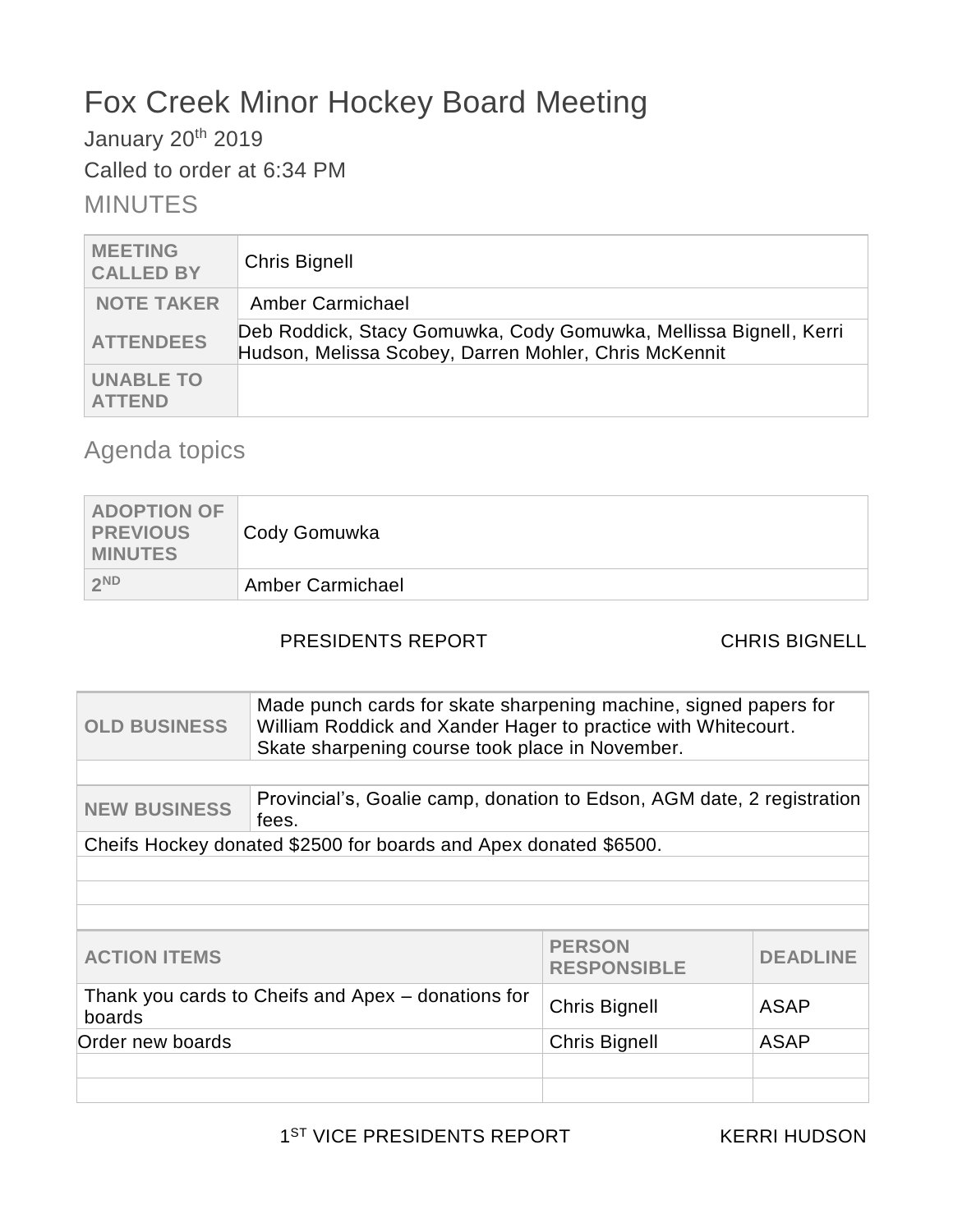| <b>OLD BUSINESS</b> | Scheduling is going well, Bid for provincials is in and we will find out on<br>Dec 10 who got it. |  |  |
|---------------------|---------------------------------------------------------------------------------------------------|--|--|
|                     |                                                                                                   |  |  |
| <b>NEW BUSINESS</b> | Booked in for Peewee Provincials tournament will be last weekend in<br>March 2019                 |  |  |
|                     |                                                                                                   |  |  |
|                     |                                                                                                   |  |  |
| <b>ACTION ITEMS</b> |                                                                                                   |  |  |
|                     |                                                                                                   |  |  |
|                     |                                                                                                   |  |  |
|                     |                                                                                                   |  |  |
|                     |                                                                                                   |  |  |
|                     |                                                                                                   |  |  |

### 2 ND VICE PRESIDENTS REPORT MELISSA SCOBEY

| <b>OLD BUSINESS</b> |                                         |                                     |                 |
|---------------------|-----------------------------------------|-------------------------------------|-----------------|
|                     |                                         |                                     |                 |
|                     |                                         |                                     |                 |
| <b>NEW BUSINESS</b> | Provincial schedule is out and all done |                                     |                 |
|                     |                                         |                                     |                 |
|                     |                                         |                                     |                 |
| <b>ACTION ITEMS</b> |                                         | <b>PERSON</b><br><b>RESPONSIBLE</b> | <b>DEADLINE</b> |
|                     |                                         |                                     |                 |
|                     |                                         |                                     |                 |
|                     |                                         |                                     |                 |
|                     |                                         |                                     |                 |
|                     |                                         |                                     |                 |

### TREASURERS REPORT STACY GOMUWKA

|                                                                                                       | <b>OLD BUSINESS</b>   Bank signing authority letters are all finished.                                                 |  |
|-------------------------------------------------------------------------------------------------------|------------------------------------------------------------------------------------------------------------------------|--|
| General account \$24,019.17                                                                           | Fundraising account $$30.785.53 - (not including vacation a month)$                                                    |  |
| <b>NEW BUSINESS</b>                                                                                   | Paid novice, atom and initiation tournaments, refs are all paid up at the<br>end of December, and town invoice is paid |  |
| A motion was past to pay \$172 to each volunteer for casino who travelled to GP. All were<br>in favor |                                                                                                                        |  |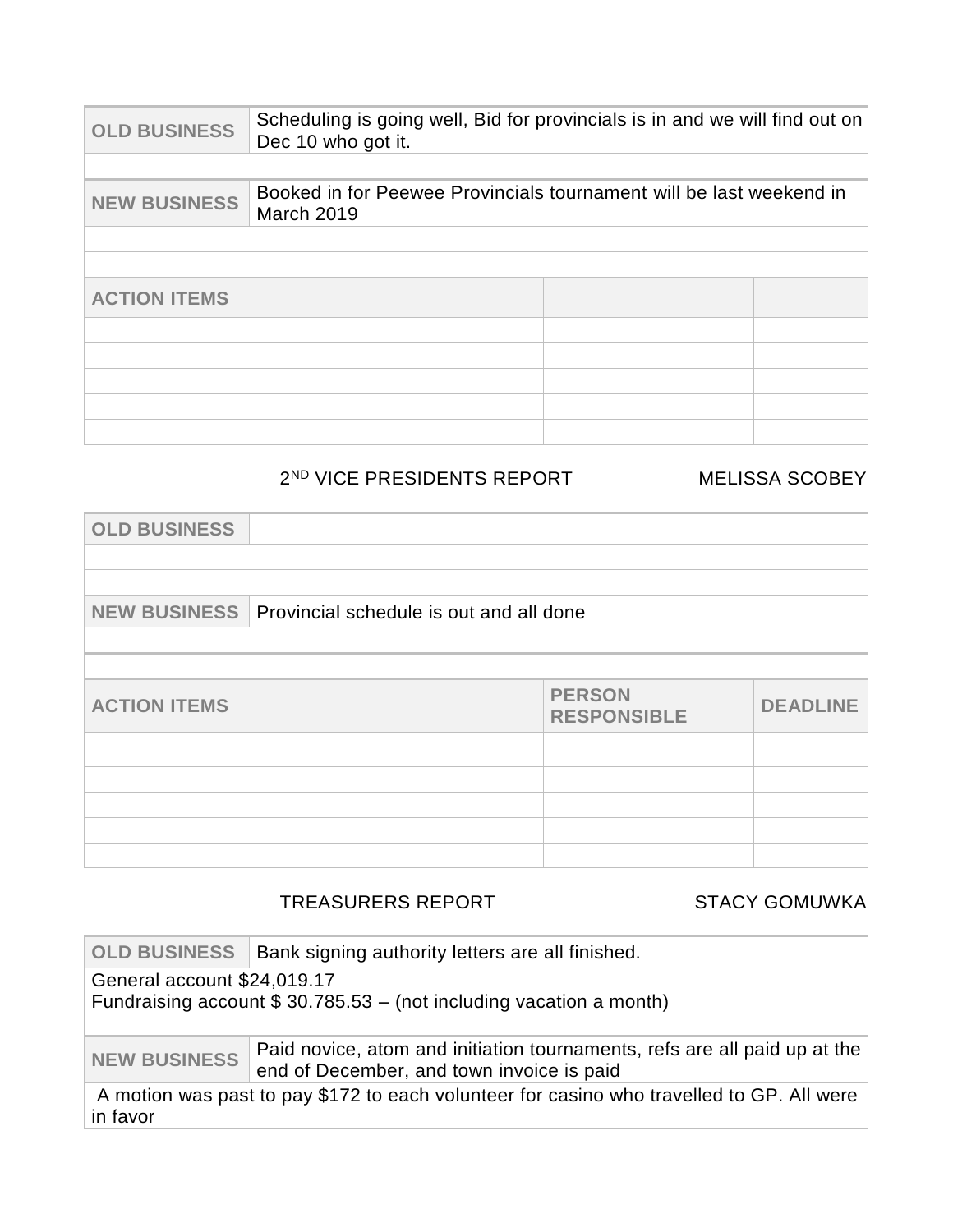| <b>ACTION ITEMS</b>                                                                                               | <b>PERSON</b><br><b>RESPONSIBLE</b> | <b>DEADLINE</b>                     |
|-------------------------------------------------------------------------------------------------------------------|-------------------------------------|-------------------------------------|
| Email out costs to board about breakdown of costs<br>for hockey to show parents why fundraising is so<br>importan | <b>Stacy Gomuwka</b>                | <b>Prior to</b><br>AGM (April<br>8) |

# CODE &<br>CONDUCT

CHACE LAMB

| <b>OLD BUSINESS</b>                         |                           |                                     |                 |
|---------------------------------------------|---------------------------|-------------------------------------|-----------------|
|                                             |                           |                                     |                 |
|                                             |                           |                                     |                 |
| <b>NEW BUSINESS</b>                         | No new business to report |                                     |                 |
|                                             |                           |                                     |                 |
|                                             |                           |                                     |                 |
|                                             |                           |                                     |                 |
| <b>ACTION ITEMS</b>                         |                           | <b>PERSON</b><br><b>RESPONSIBLE</b> | <b>DEADLINE</b> |
| Present to board costs of hockey at the AGM |                           | Chace Lamb                          | April 8         |
|                                             |                           |                                     |                 |

### REF IN CHIEF **DARREN MOHLER**

| <b>OLD BUSINESS</b>                                                                                                                                 | Reffing clinic was good, a few new refs, not as many as we would have<br>hoped. Struggling with getting refs that are able to do Peewee games |  |                 |  |
|-----------------------------------------------------------------------------------------------------------------------------------------------------|-----------------------------------------------------------------------------------------------------------------------------------------------|--|-----------------|--|
|                                                                                                                                                     | Need to talk at AGM about needing more refs.                                                                                                  |  |                 |  |
| Darren mentioned we ask away teams at tourneys in the letter if they have kids that are<br>able to ref to possibly help out with scheduling of refs |                                                                                                                                               |  |                 |  |
|                                                                                                                                                     | NEW BUSINESS   No new business to report                                                                                                      |  |                 |  |
|                                                                                                                                                     |                                                                                                                                               |  |                 |  |
|                                                                                                                                                     |                                                                                                                                               |  |                 |  |
|                                                                                                                                                     |                                                                                                                                               |  |                 |  |
| <b>PERSON</b><br><b>ACTION ITEMS</b><br><b>RESPONSIBLE</b>                                                                                          |                                                                                                                                               |  | <b>DEADLINE</b> |  |
|                                                                                                                                                     |                                                                                                                                               |  |                 |  |
|                                                                                                                                                     |                                                                                                                                               |  |                 |  |

EQUIPMENT MANAGER CHRIS MCKENNITT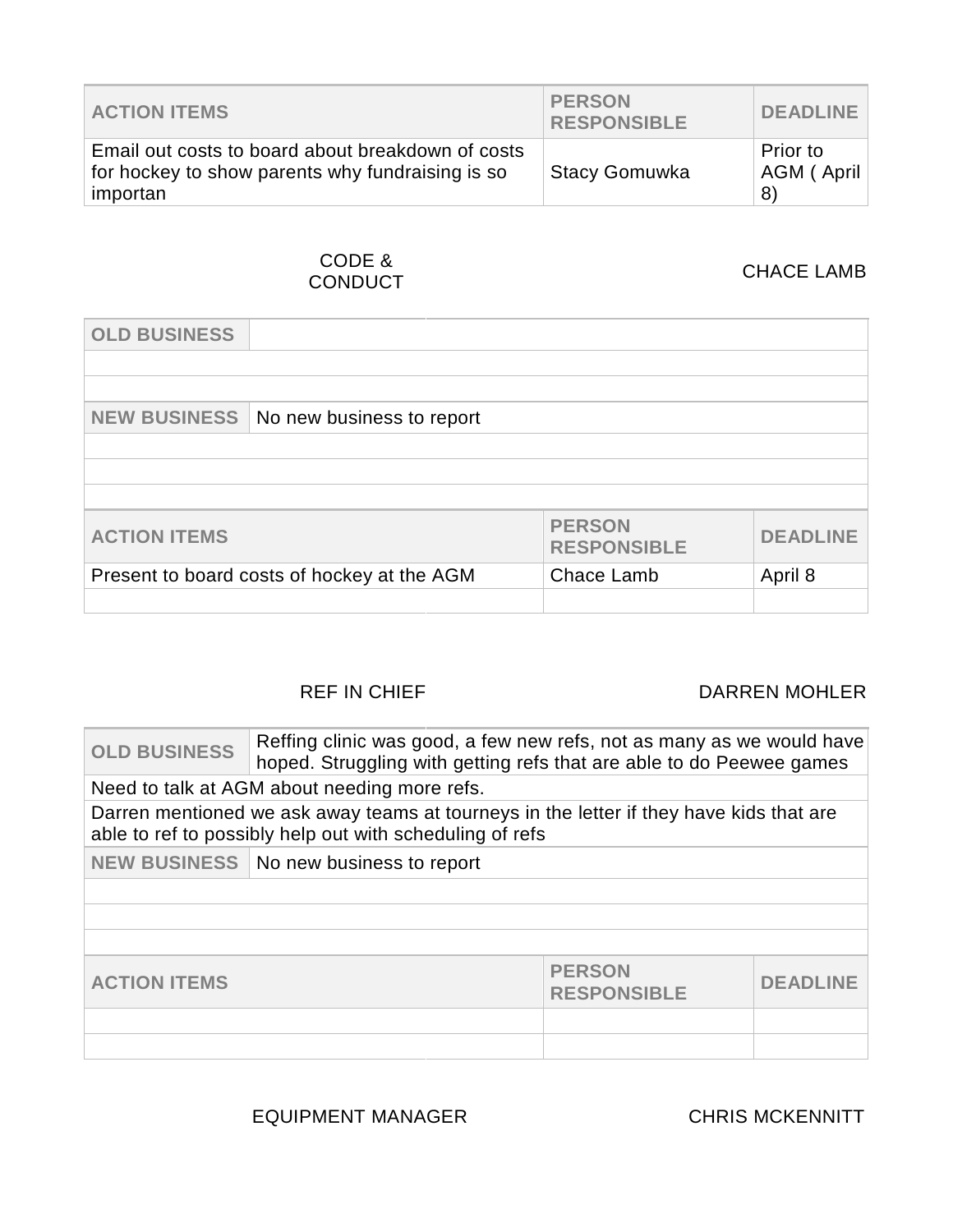|                                                                                                                                                                                     | Chest protector for Novice Kids, Kurtis will need a new one.                                                         |         |                 |
|-------------------------------------------------------------------------------------------------------------------------------------------------------------------------------------|----------------------------------------------------------------------------------------------------------------------|---------|-----------------|
| <b>OLD BUSINESS</b>                                                                                                                                                                 | Thoughts about discounted fees for goalies- and they purchase their<br>own equipment. This will be brought up at AGM |         |                 |
|                                                                                                                                                                                     | Cody motioned to purchase new novice gear, all in favor.                                                             |         |                 |
|                                                                                                                                                                                     |                                                                                                                      |         |                 |
|                                                                                                                                                                                     |                                                                                                                      |         |                 |
| Spoke to Mitch about trophy case being transferred to new arena,<br>Mitch stated that this is not a pressing issue and will be conducted<br><b>NEW BUSINESS</b><br>when time allows |                                                                                                                      |         |                 |
|                                                                                                                                                                                     |                                                                                                                      |         |                 |
|                                                                                                                                                                                     |                                                                                                                      |         |                 |
|                                                                                                                                                                                     |                                                                                                                      |         |                 |
|                                                                                                                                                                                     |                                                                                                                      |         |                 |
|                                                                                                                                                                                     |                                                                                                                      |         |                 |
| <b>PERSON</b><br><b>ACTION ITEMS</b><br><b>RESPONSIBLE</b>                                                                                                                          |                                                                                                                      |         | <b>DEADLINE</b> |
| Get jerseys from Cori Slocum                                                                                                                                                        |                                                                                                                      | Chris M | <b>ASAP</b>     |
| Purchase goalie chest protector for Novice goalie                                                                                                                                   |                                                                                                                      | Chris M | <b>ASAP</b>     |
|                                                                                                                                                                                     |                                                                                                                      |         |                 |
|                                                                                                                                                                                     |                                                                                                                      |         |                 |
|                                                                                                                                                                                     |                                                                                                                      |         |                 |

### FUNDRAISING MELLISSA BIGNELL

| <b>OLD BUSINESS</b>                                                              | Call hotel to book rooms for casino                                                                                                             |  |  |
|----------------------------------------------------------------------------------|-------------------------------------------------------------------------------------------------------------------------------------------------|--|--|
|                                                                                  | Raffle license was approved for the vacation a month will start selling<br>ASAP until Dec. 29. Each family will get a book of 6 tickets to sell |  |  |
|                                                                                  | Draws will begin Jan 2, and be the first business day of each month                                                                             |  |  |
|                                                                                  |                                                                                                                                                 |  |  |
|                                                                                  |                                                                                                                                                 |  |  |
|                                                                                  | NEW BUSINESS Add to AGM meeting to discuss discount fees for goalies                                                                            |  |  |
| Casino is wrapped up and went well, sent in new license info for the next casino |                                                                                                                                                 |  |  |
|                                                                                  | Sold 326 vacation a month out of 400, 126 tickets is the profit from fundraiser                                                                 |  |  |
|                                                                                  |                                                                                                                                                 |  |  |
|                                                                                  |                                                                                                                                                 |  |  |
|                                                                                  |                                                                                                                                                 |  |  |

| <b>ACTION ITEMS</b> | <b>PERSON</b><br><b>RESPONSIBLE</b> | <b>DEADLINE</b> |
|---------------------|-------------------------------------|-----------------|
|                     |                                     |                 |
|                     |                                     |                 |
|                     |                                     |                 |
|                     |                                     |                 |